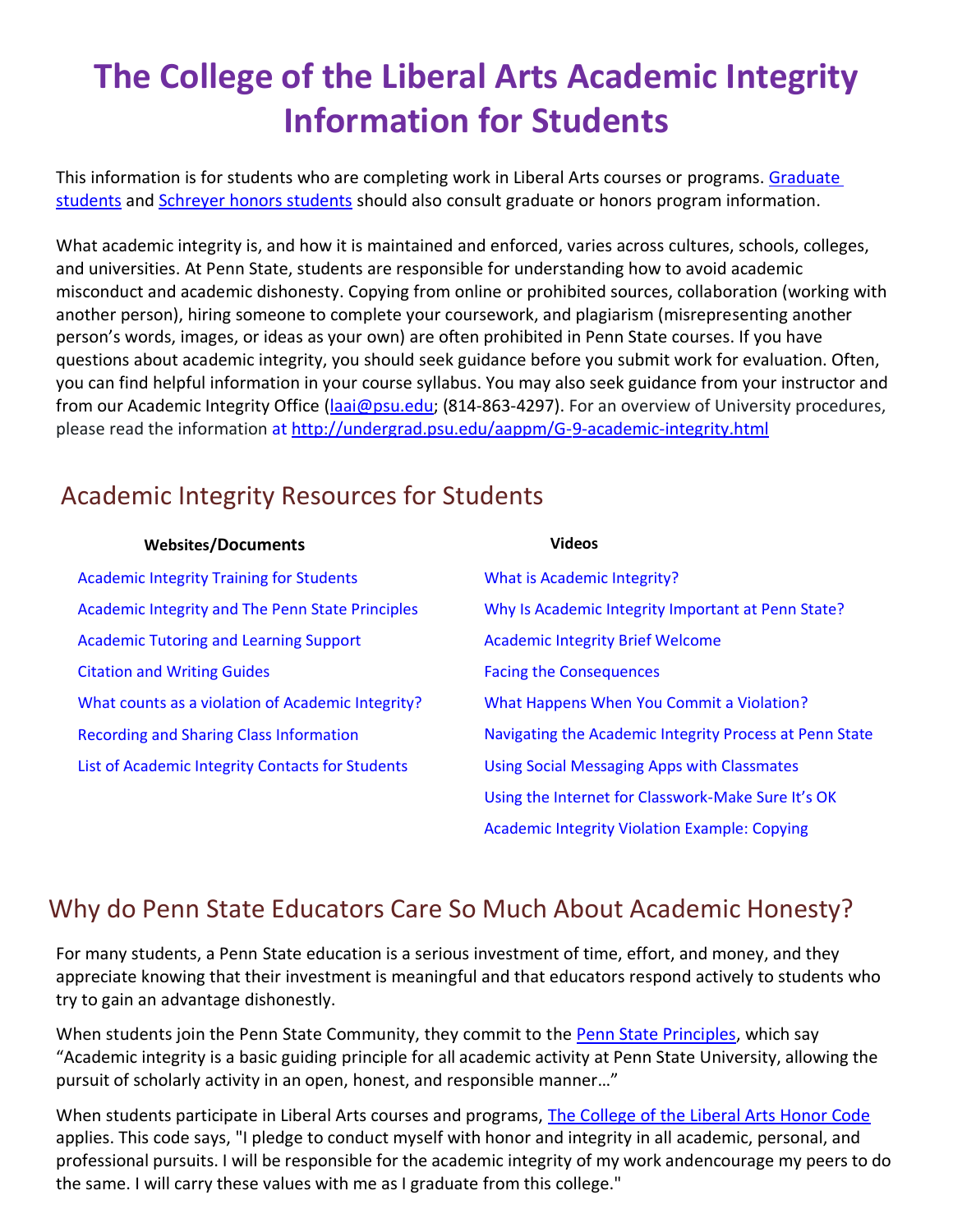### How to Avoid Common Academic Integrity Problems

- 1) Read your course syllabus. Pay attention to what you may and may not do.
- 2) Unless you have clear and explicit permission, do not use outside or online sources, do not collaborate, do not share any class information or materials with anyone else, and do not upload or share any course information to an online vendor, repository, tutoring site, or quizzing site.
- 3) When in doubt, ask your educator Everyone makes mistakes, loses track of deadlines, and gets confused. If you cannot meet a deadline or are not sure if something is permissible, the best thing to do is ask.
- 4) Avoid plagiarism -- If you use another person's words, images, *or ideas*, you need to cite the source both in the body of your text AND in a reference/bibliography/works cited section at the end of your paper. If you use someone else's words, you must put them within quotation marks unless directed otherwise by your instructor. If you rephrase someone else's words, you should change the wording substantially and cite the original source. Small changes (e.g., a few synonyms) are not enough to make someone else's words or ideas your own. When in doubt, ask.

### What to Do If You Face Allegations of Academic Misconduct

- 1. **Try not to take it personally**. Penn State policies direct faculty members to report suspicions of academic misconduct to the College Academic Integrity Office, even when students engage in academic misconduct because they "made a stupid mistake" or misunderstood something. Faculty members who do not do this could put themselves in jeopardy.
- 2. **Do not panic**. Allegations of academic misconduct are a beginning, not an end. As part of this process, students may indicate that they challenge, or contest, the allegations and/or the penalties (also called sanctions) proposed by the educator. Students who contest have an opportunity to voice their concerns to an independent committee of students and faculty. That committee determines if there is evidence of academic misconduct and, if there is, if the sanctions/penalties recommended by the educator are appropriate. When educators submit allegations of academic misconduct, students receive specific information about their rights. Read this information and ask your educator questions, if needed. You are welcome to contact the College Academic Integrity Office with questions [\(laai@psu.edu\)](mailto:laai@psu.edu).
- 3. **Talk with the faculty member.** Ask about the evidence that led the faculty member to believe that you violated instructions or policies. If you have a reasonable explanation for the evidence, share that explanation with the faculty member.
- 4. **Remain in the course**. Once you are notified of allegations of academic misconduct, you **may not drop the course** unless those allegations are dismissed. If you do, the College Academic Integrity Office will ask the Office of the Registrar to return you to the course, and you could be responsible for the consequences of missing work/assessments. In the event of a serious, non-academic reason to drop the course (e.g., medical or trauma), please contact the College Academic Integrity Office (laai@psu.edu; (814-863-4297).
- 5. **Check your PSU email regularly** and look for correspondence from our Academic Integrity Office.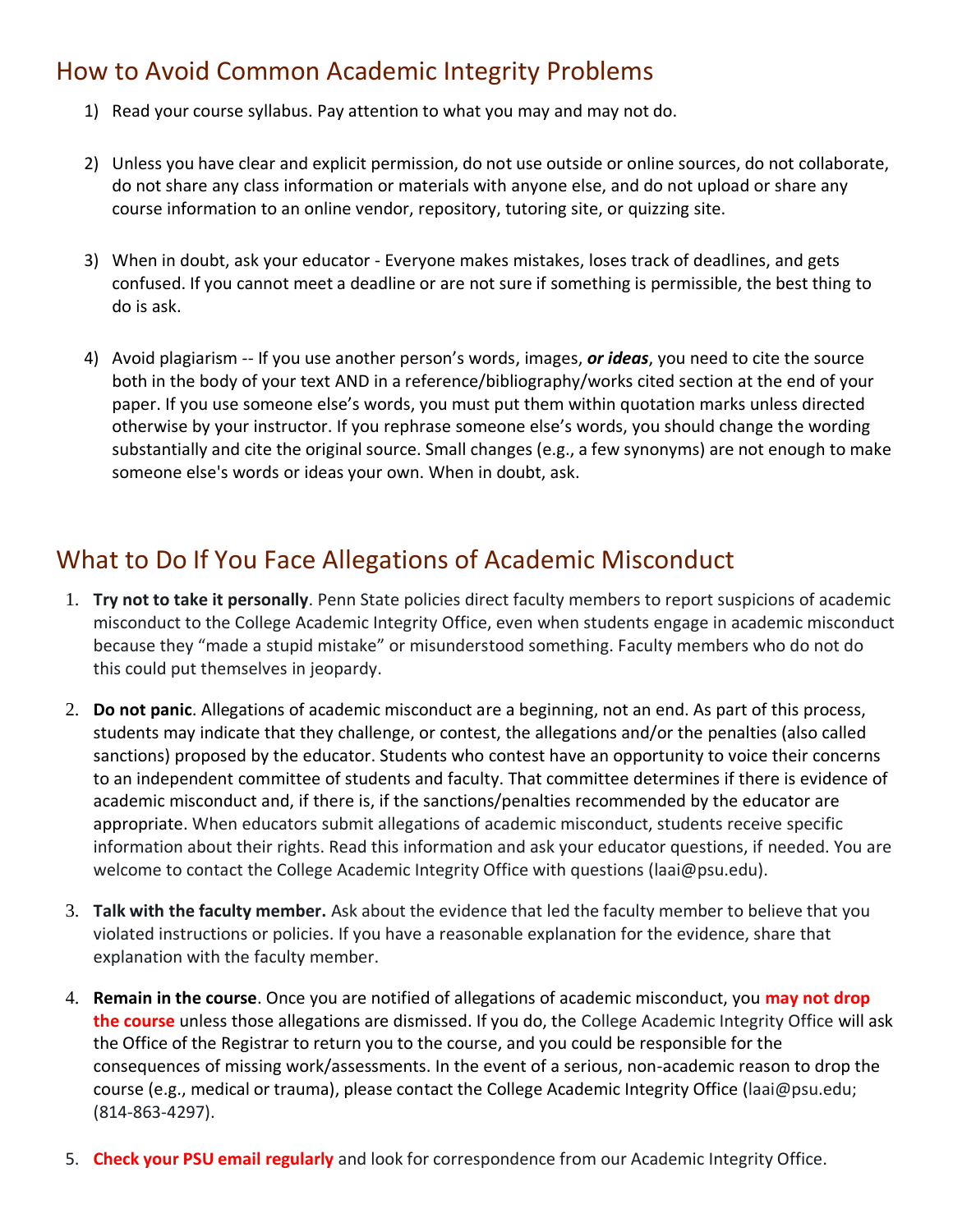6. **Complete and return the form.** When the Academic Integrity Office receives an academic integrity form from an educator, we notify the student facing the allegations by PSU email. Students must complete and return the form within 5 business days. Otherwise, the process moves ahead with the acknowledgement that the student has chosen not to contest either the allegations or the proposed sanction(s). To complete the form, you must make a decision. The options are:

**Accept the allegations(s) and sanction(s)**: This will end the academic integrity process and the faculty member will apply the proposed academic sanction(s). If the student has a previous academic integrity violation on record, the Academic Integrity Committee may decide to add educational sanctions and/or request a disciplinary sanction (also called a conduct sanction) from the Office of Student Conduct. If the faculty member requests a disciplinary sanction, the Academic Integrity Committee will review the case to determine if it supports that request. That information will be passed on to the Office of Student Conduct for their consideration. That office makes its own determinations based on its own policies and procedures.

**Contest the allegation(s) of misconduct, the proposed sanction(s), or both**: When students choose this option, they have an opportunity to submit a statement to the Academic Integrity Committee explaining why the suspicious behavior(s) was/were not evidence of academic misconduct. Essentially, students should share their side of the story. If desired, students may also submit supporting information. The College Academic Integrity Office will send everything students submit to the educator, who will have a chance to review and comment. If students want to submit private information (e.g., sensitive medical documents), they should contact the Academic Integrity Office. The Academic Integrity Office can share a summary of that information with the instructor (e.g., the student provided medical information) while striving to honor the student's confidentiality request (e.g., without sharing symptoms or a diagnosis). If the educator chooses to comment on the student's statement, the student will have an opportunity to respond before information goes on to the committee for review.

If the committee determines there is evidence of an academic integrity violation, the committee will review the sanction(s) proposed by the educator, consider the student's history of academic misconduct (or lack thereof), and then determine outcomes. Our Academic Integrity Committee will not escalate academic sanctions beyond the educator's recommendation. Thus, the student will not put themself at risk for harsher sanctions if they choose to contest.

If a student accepts responsibility or a contesting student is found responsible for an academic integrity violation, our committee will consider asking the Office of Student Conduct for a disciplinary sanction. Regardless of the student's decision to accept or contest, the Academic Integrity Office will share outcomes with the student, the educator who submitted the academic integrity form, and, when appropriate, the Schreyer Honors College.

#### Information Collection and Review Process

The College relies on a text-based process to collect information for the Academic Integrity Committee to review. It is extremely unlikely that this process will include a face-to-face meeting with the student. If a student wants the committee to consider information, they should include that information in the text-based materials they submit with the academic integrity form. Students with questions about this process should contact the Academic Integrity Office. In the unlikely event that the committee decides a face-to-face meeting is necessary, information will be provided.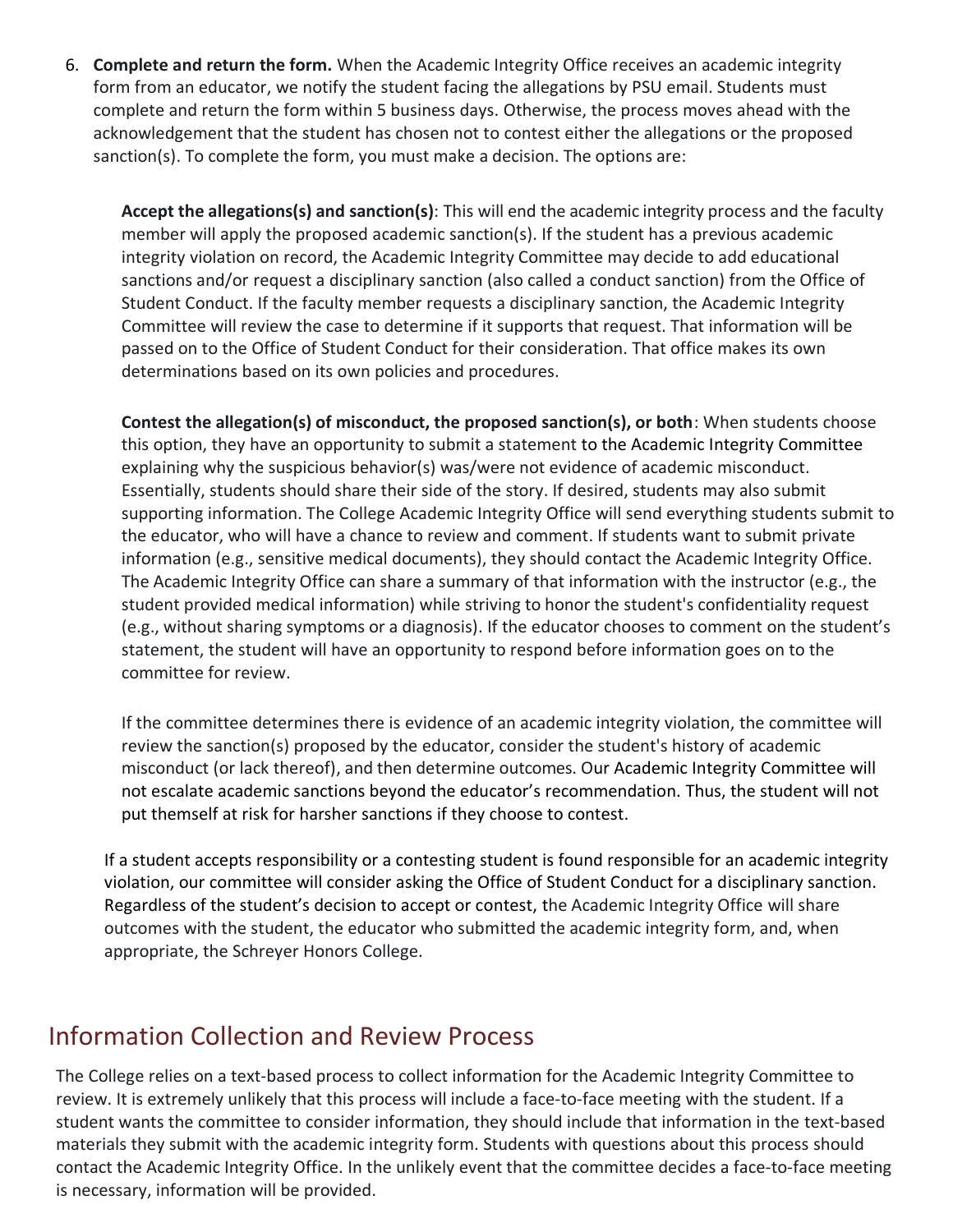# Sanctions for Academic Misconduct

- Once an educator sends a notification to a student about their suspicions of academic misconduct, **the student may not drop the course** until those allegations are dismissed. Students who disregard this information and drop the course will be returned and could be responsible for the consequences of missed work/assessments. If there is a serious, non-academic reason to drop a course (e.g., medical), the student should contact the College Academic Integrity Office [\(laai@psu.edu](mailto:laai@psu.edu) or 814-863-4297).
- Students who accept responsibility for an academic integrity violation or who are found responsible for a violation face automatic consequences: They lose the opportunity to drop/late drop/withdraw from the course and the opportunity to make Dean's list that semester. In response to COVID-19, Penn State allowed students to select alternative grades, except in courses with an academic integrity violation.
- Often, consequences also include academic sanctions: These impact progress in a course or program. These sanctions include a reduced grade on the exam, assignment, or paper, a reduced course grade, or an 'F' for the course. For students with repeated offenses or for very serious offenses, including cases involving graduate students, the College or graduate program may consider removing the student from their degree program, impacting graduation. The magnitude of the sanction depends on many things, including how much of the academic work was affected by the prohibited behavior(s), how important that work was for the course grade or academic evaluation, how important that work was for the identity of the course or educational program, and if the student has engaged in academic misconduct previously.
- Sometimes, the College Academic Integrity Committee assigns an educational assignment to help students learn how to avoid academic misconduct. Students assigned an educational assignment must complete and submit the assignment correctly to avoid other consequences.
- Sometimes, consequences include a request from the instructor or from the Academic Integrity Committee to the Office of Student Conduct for a disciplinary sanction. Disciplinary sanctions might include a warning or probation and can include a transcript notation. For egregious or repeated violations, the sanction might be an "XF," which includes both an 'F' for the course and a transcript notation. The Office of Student Conduct uses their own process to consider these requests.
- To track repeat offenders, the University keeps a record of students who accept responsibility for academic misconduct and who are found responsible for academic misconduct. The College Academic Integrity Office does not share this information with those who are not part of the academic integrity process. Academic misconduct is not noted on a student's transcript unless a transcript notation is an explicit part of a disciplinary sanction. Currently, the University does not report academic misconduct to other organizations unless the academic misconduct results in a disciplinary sanction.

## Information for Parents and Guardians

Penn State expects students to take responsibility for their own progress and to navigate academic and educational processes as part of their learning path. Students who would like us to talk with their parent or guardian should contact the Academic Integrity Office. Parents or guardians with students whose condition prevents this may contact us directly.